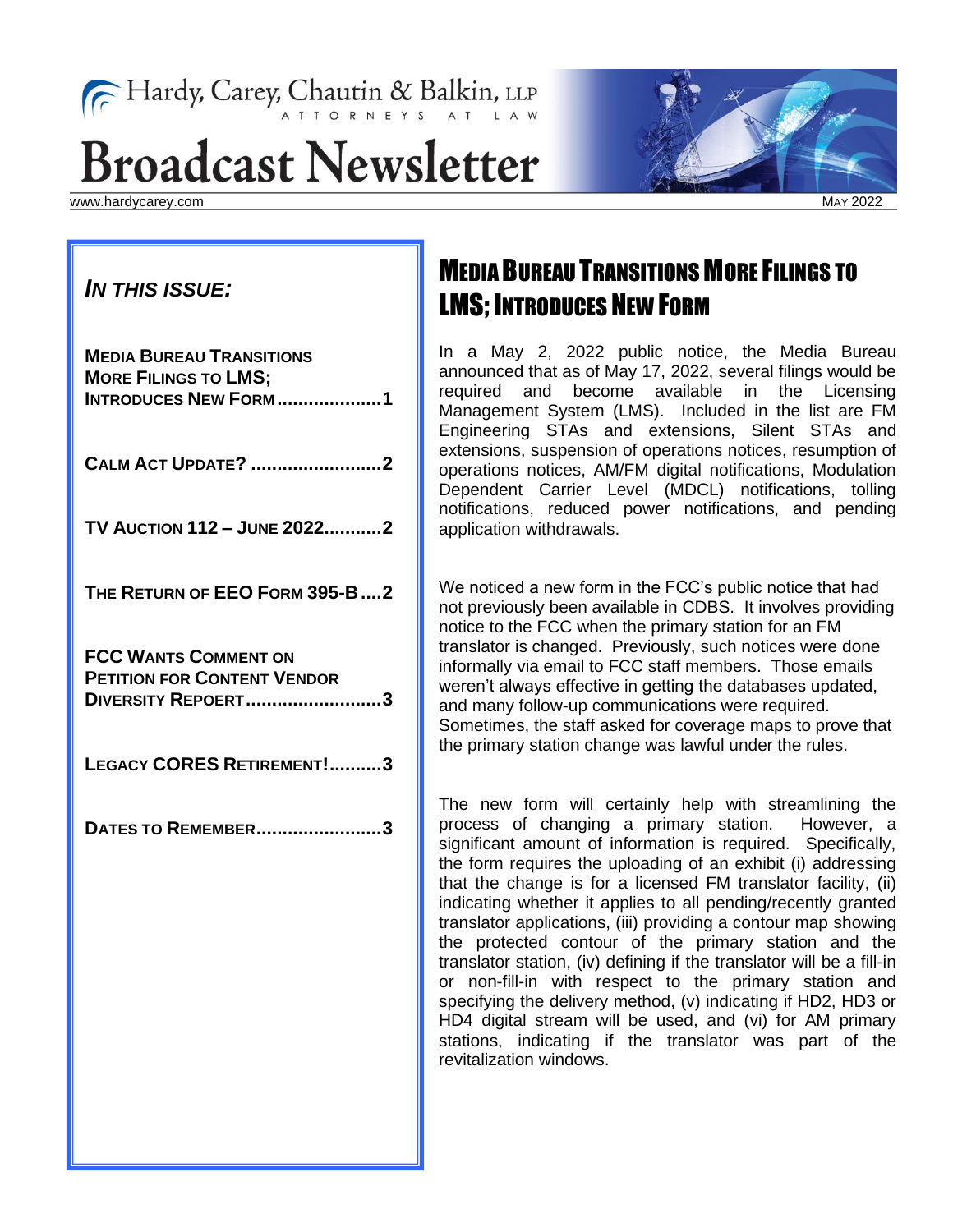# **Broadcast Newsletter**

The new forms are available at various (and, unfortunately, not intuitive) locations once a station logs in to LMS with its FRN. STA extensions or tolling notifications are in the pull down menu under the Authorizations tab (after selecting the STA authorization). Withdrawals are filed from the "Submitted" tab on the applications page. All other filings require the user to start with the Facilities page by selecting the FRN of the facility for which a filing is desired.

### CALM ACT IIPDATE?

[Legislation](https://eshoo.house.gov/sites/eshoo.house.gov/files/ESHOO_093_xml.pdf) has been introduced in the US Senate to update the Commercial Advertisement Loudness Mitigation (CALM) Act that was originally adopted a decade ago and implemented by the FCC to stop loud commercials during video programming.

As proposed, the new legislation would increase the FCC's enforcement powers, potentially eliminating the liability protection that TV broadcasters currently enjoy through using certain technology to prevent loud commercials. In addition, the legislation would extend compliance requirements to streaming video providers. Currently, the rules only apply to TV stations and Cable operators.

This legislation bears close watching by TV stations that use technology to control loud commercials, video content providers that stream programming, or Public Interest Obligation DBS Channel content providers who must periodically certify to their CALM Act and FCC Rule compliance.

## TV AUCTION 112 – JUNE 2022

The FCC's auction of 27 commercial television permits will begin June 7, 2022. Participants should have received their auction tokens that allow access to the FCC's auctions system. Access for the mock auction opens Thursday June  $2<sup>nd</sup>$  at 12 noon ET. The mock auction begins Friday June  $3<sup>rd</sup>$ Access to the auctions system for mock auction participation and review will continue until Monday June  $6<sup>th</sup>$  at 12 noon ET. The actual Auction 112 bidding system becomes available an hour later at 1 pm ET. The auction itself will begin

on June 7, with the first round starting at 10 am ET. There will be four rounds on the first day.

A review of the auction procedures and all notices is available [here.](https://www.fcc.gov/auction/112)

### THE RETURN OF EEO FORM 395-B

At the recent NAB convention in Las Vegas, new Media Bureau Chief Holly Saurer stated that the FCC's Form 395-B, suspended since 2001, will be returning as a filing requirement for broadcasters. The form requires the annual reporting of broadcast station employees by race and gender.

The possibility of the form being reinstated was considered in the FCC's EEO rulemaking initiated in 2021 but the FCC has not yet issued an order adopting the requirement. Protection of the data being collected was a significant issue being considered. The instructions to the form would likely have to be substantially updated, as they were originally written in the 1990s.

The exact timing for return of the filing requirement was not mentioned by the Bureau Chief. Broadcasters can review the form and instructions as it was in 2001 at this [link.](https://transition.fcc.gov/Forms/Form395B/395b.pdf)

### FCC WANTS COMMENT ON PETITION FOR CONTENT VENDOR DIVERSITY REPORT

In the days immediately following the submission by FUSE, LLC and others requesting that the FCC initiate a rulemaking proceeding to adopt a content vendor diversity report, the FCC issued this [notice](https://docs.fcc.gov/public/attachments/DA-22-567A1.pdf) on May 23, 2022 seeking comment from the public as to whether it should move forward with a rulemaking. Comments are due July 22<sup>nd</sup> with Reply Comments due August 22<sup>nd</sup>.

The petitioners want the FCC to require licensees and regulatees in television broadcast, cable, broadband and satellite services to collect diversity data from the content vendors they use for both their traditional regulated platforms as well as for their affiliated or commonly owned streaming video distribution platforms. According to the petitioners, doing so would serve twin purposes of enhancing FCC decision-making on competition and viewpoint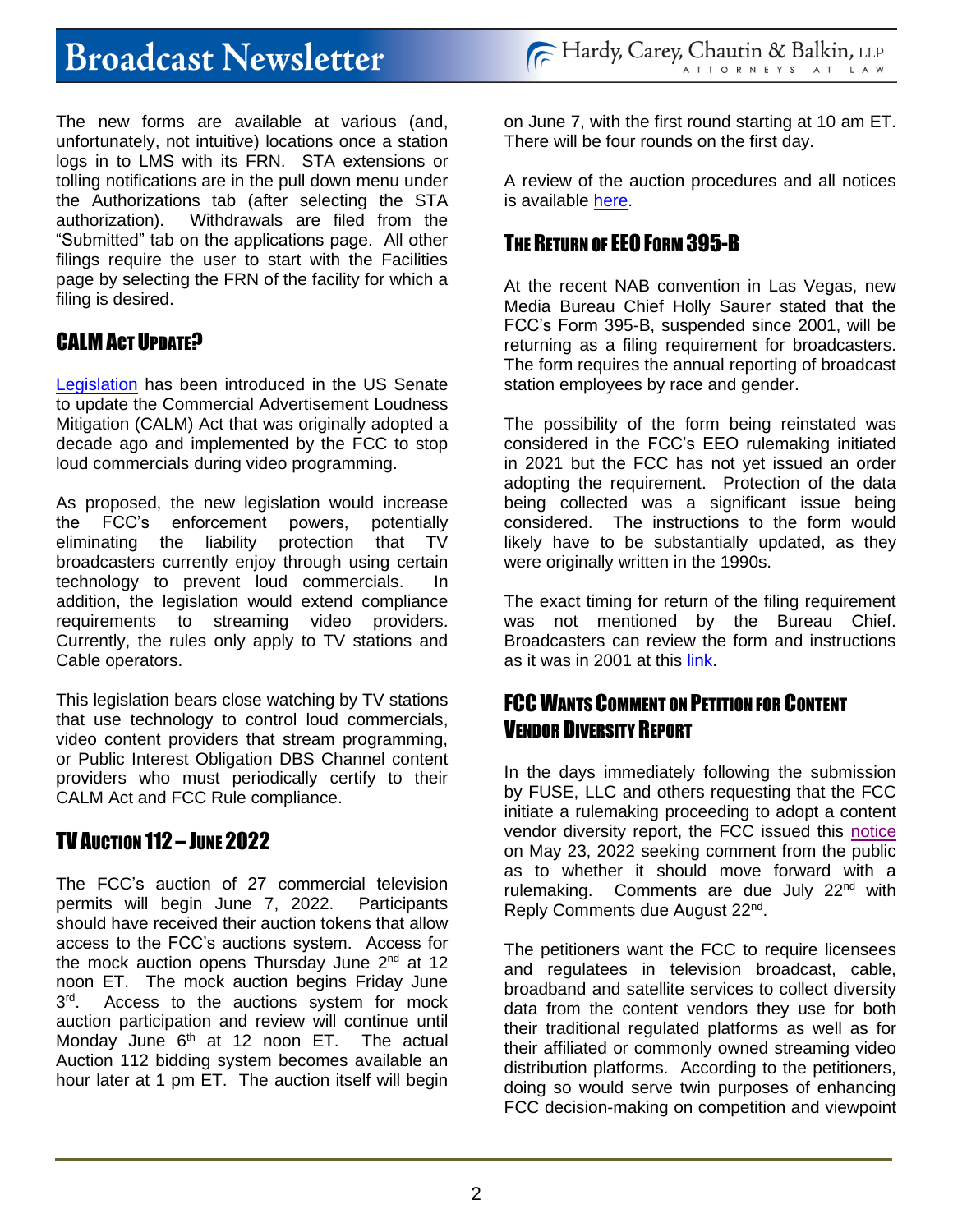diversity and informing the public so they can make informed decisions about the video services they use.

#### LEGACY CORES RETIREMENT

The FCC has [announced](https://docs.fcc.gov/public/attachments/DA-22-508A1.pdf) that as of July 15, 2022, it will retire the CORES legacy system that generated FRNs and passwords for new users. Once Legacy CORES is retired, users will be unable to make any changes to their FRNs in that system, including resetting their passwords, and will have to use CORES2 instead. Users will need to register in CORES2 to gain online access and manage their FRN(s).

Using CORES2 for FRN-related transactions requires FRN registrants to set up an account with a unique username (by providing a valid e-mail address) and password to associate with their existing or new FRN(s). The FRN registrant's email address is then established in the system as their username. Users already registered in CORES2 can continue to manage their FRNs in CORES2 without change. No additional actions are required for CORES2 users.

A CORES username will eventually be required for all FCC filings. Licensees can use the username system to control access to their accounts, including by disabling access for employees that change jobs or are terminated.

## DATES TO REMEMBER

#### **June 1, 2022**

**Television Stations located in Arizona, Idaho, Nevada, New Mexico, Utah and Wyoming** – deadline to file license renewal application and EEO program report; on-air/online announcements and public file certifications are required under the new local public notice rule.

**Radio and TV Stations located in Washington DC, Maryland, Virginia, West Virginia, Michigan, Ohio, Arizona, Idaho, Nevada, New Mexico, Utah, and Wyoming:** if five (5) full time employee threshold is met, prepare EEO public file report covering the period from June 1, 2021 – May 31, 2022, upload it to the station online public inspection file and post it on the station website.

#### **June 3, 2022**

Mock Auction for TV Auction 112

**June 7, 2022** Bidding Begins in TV Auction 112

#### **July 10, 2022**

**TV, Class A, AM & FM Stations (commercial & noncommercial)**: deadline to complete 2nd Quarter 2022 issues/program lists and upload to online public file.

**Class A TV Stations Only**: deadline to complete and post to your online public file the 2nd Quarter 2022 certification of ongoing Class A eligibility.

#### **July 22, 2022**

Deadline to file comments on whether the FCC should initiate a rulemaking requiring video providers to file a report on vendor viewpoint diversity.

| © 2022 Hardy, Carey, Chautin & Balkin, LLP                  |  |
|-------------------------------------------------------------|--|
| For more info, contact Joe Chautin or Mark Balkin.          |  |
| Phone 985.629.0777                                          |  |
| Fax 985.629.0778<br>www.hardycarey.com                      |  |
| Actual resolution of legal issues depends upon many factors |  |

Actual resolution of legal issues depends upon many factors, including variations of facts and applicable Federal laws. This publication is not intended to provide legal advice on specific subjects, rather, it seeks to provide insight into legal developments and issues that we feel could be useful to our clients and friends.